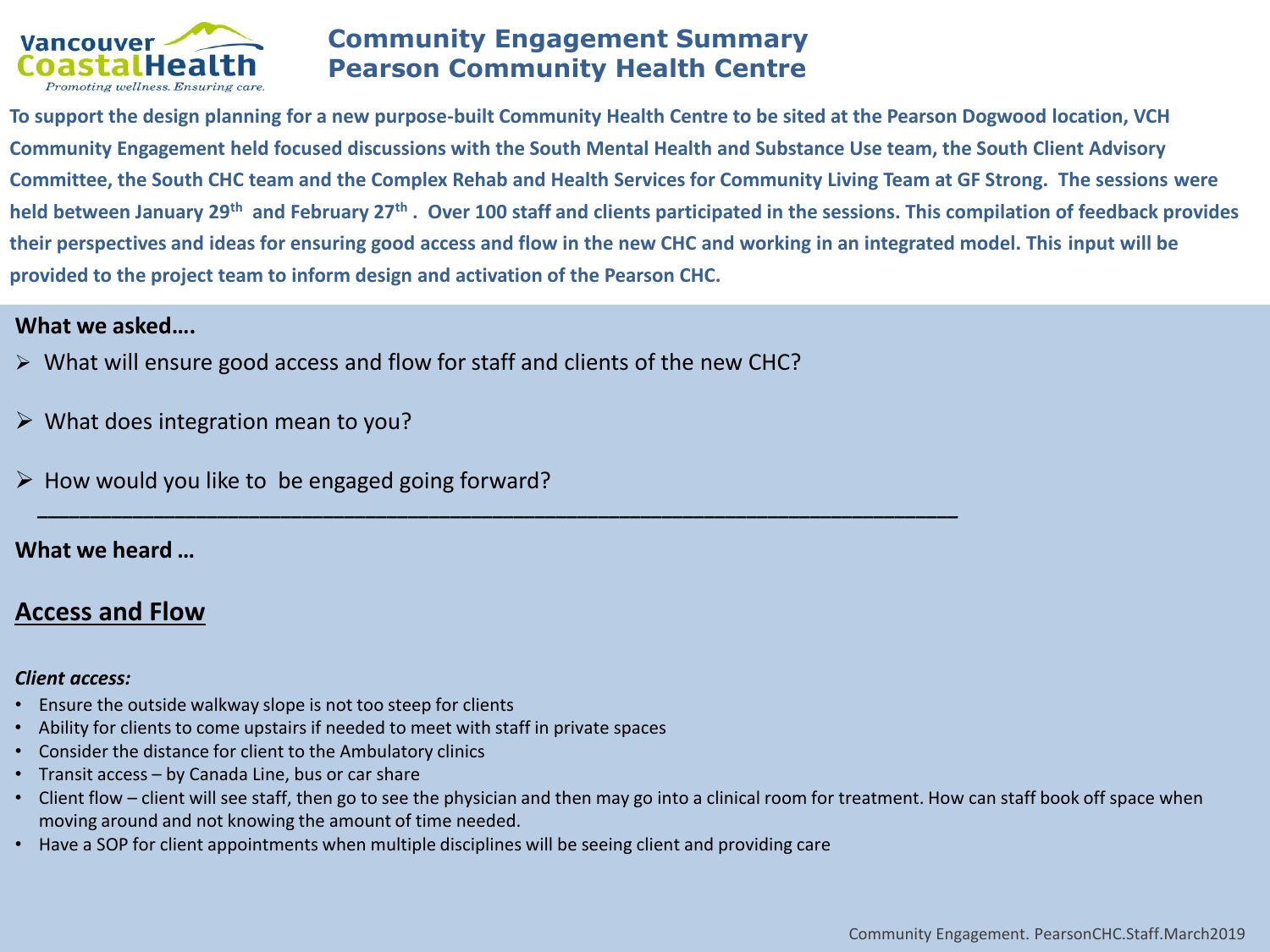### *Client space:*

- Animal involvement and presence
- Space to visit together with other clients before group; a common space that people can gather; not a waiting room or meeting room but a social space
- Meeting spaces that can be accessed by clients
- Community use space; allow community use in the spaces after hours
- Flexible space that can be transformed to accommodate smaller or larger groups
- Art therapy area that art supplies can be stored in and not have to be moved around
- Music therapy area
- Promotional area with a board and display to promote programs and share information for clients
- Some storage for personal items, animals, bikes
- Rooms that can accommodate unpredicted larger groups; families etc.
- Soundproof walls are important
- Consider shared space between teams and the appropriate mix of clients i.e child and youth for whom proximity to children could be a trigger
- Sensitivity to waiting room space for clients i.e should MHSU space be located near child and youth waiting space

# *Staff space*:

- Close proximity of work stations to colleagues clustered
- Private spaces to maintain confidentiality (when using spaces cannot be overheard by clients or other staff)
- Have private spaces in close proximity to work spaces
- Easy access to private spaces easily booked and some that are not bookable and can be accessed without preplanning
- Staff are on the phone frequently confidential spaces are needed
- Cubicles are not confidential but staff will stay at their desks and not move to phone rooms
- Common space on 2<sup>nd</sup> floor to be flexible in its use
- Delineated and separate access to spaces for staff and clients
- Allotted space for staff that is adequate to needs
- Access to 2<sup>nd</sup> floor and elevators just for staff
- Engage staff from immunization area to ensure adequate flow and access
- Elevator access; consider some areas that would be restricted to staff only
- Ensure adequate number of washrooms for staff and make them single stall
- Need a kitchen, small one, on first floor with fridge and microwave
- Proximity for staff and physicians with access to med fridge to access when providing treatment needs to be near where the care planning is taking place. Not a far distance to access.
- Will staff have fixed space that is theirs and not have to move around each day
- Allow for a flex space that can be booked last minute
- Have huddle space for staff on each floor
- Have consult space that is primarily used by MHSU team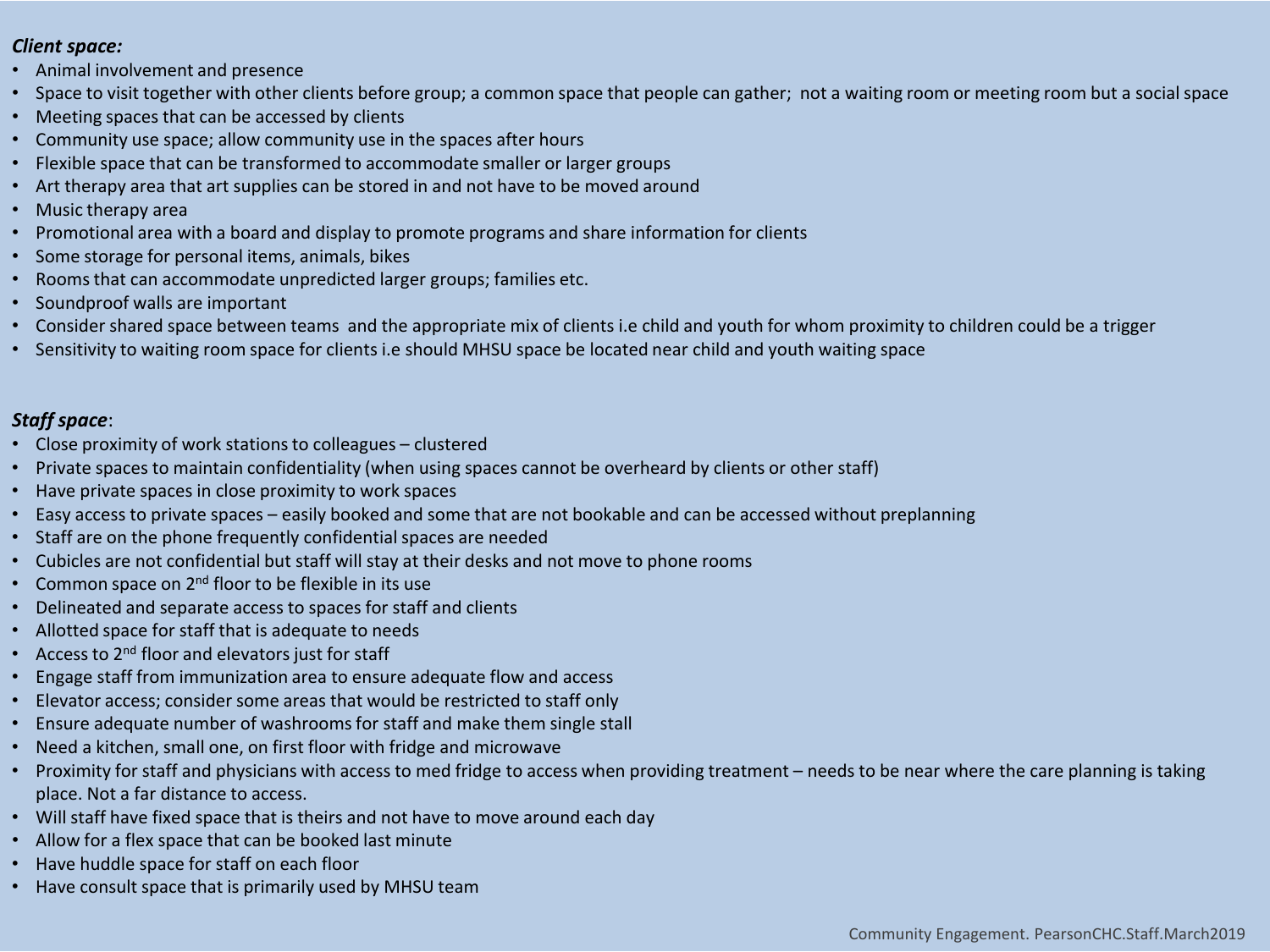## *Staffing:*

- Front reception staffed during all operating hours
- Reception to support the team and provide navigation support to clients as reception staff will have knowledge of who the staff are and what their role is
- Reception area and staff that is warm and welcoming and supportive of clients and can help navigate programs and services

#### *Storage:*

- Equipment storage on P1 for larger sized equipment
- Equipment storage on  $2<sup>nd</sup>$  floor for access by staff for giving to clients
- Ensure ample equipment storage space and close proximity to elevator or clinic space
- Ensure storage space is available for Public Health
- Have fob access to staff parking and storage area
- Ensure the storage area is secure and not able to be accessed by clients
- File storage with accessibility for admin staff and an adjacent area to access supplies
- Shared space for file storage
- Having access to forms, resources in interview rooms is important
- Consider how to stock consult or interview rooms with needed forms and materials
- Consider having storage space for supplies in group rooms
- Mailboxes located in easily accessible area

## *Transit and Parking:*

- Adjacency of work stations to parking parking allocated near elevator access to staff areas
- Loading spaces in parking area for pick up and drop off
- Some larger parking spots for larger vehicles (required for carrying equipment)
- Access to parking for in and out needs throughout the day; designated spots for staff who use their vehicles for work and need to travel back and forth throughout the day, adjacency to elevator important
- Consider high demand times for in and out and loading in parking area
- Allocated parking spots for staff not free for all
- Transit access by Canada Line, bus or car share
- Demarcation of parking for staff and the parking for client/public
- Will there be enough parking for staff who require a vehicle to work
- Ensure the proximity of parking to where supplies are stored is appropriate to facilitate ease of loading
- Accommodate a loading zone area to take on supplies
- Have a debugging area in the parking area for cleaning of clothing and supplies( bags)
- Ensure that staff parking is separate from client parking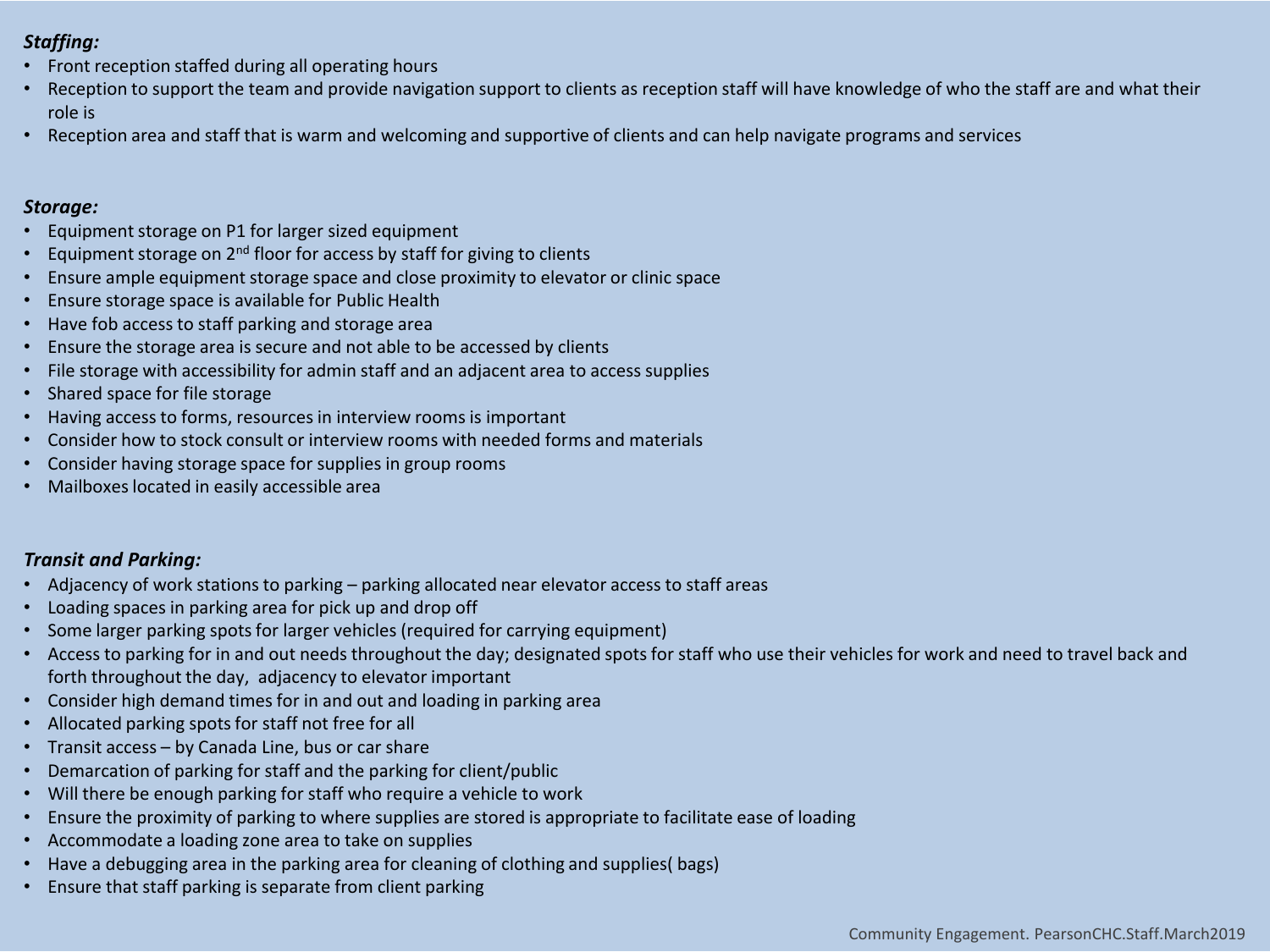#### *Design:*

- No carpets, easy to clean furniture to support infection and bug control
- Art on the walls throughout the space, client art or local artists featured e.g. gallery row
- All spaces including clinical rooms to feel warm and welcoming ; wall colours should be warm
- Furnishings to be scale appropriate and warm
- Waiting areas to be quiet with options for seating, material to read, information available for clients to take with or read
- Clinical space to be warm and personal not generic
- Spaces that are aesthetically pleasing with lighting, colour, art
- Natural light is important draw in as much natural lights as possible use technology to bring in light
- HVAC is crucial have a system that works and maintains even temperatures with sensors to regulate
- And accommodate for mixed use large group in a room generates more heat so less heating required.
- Trauma informed space design
- Noise mitigation in open space office design i.e. headsets, phone rooms
- Soundproof walls are important
- Glass dividers can be far more soundproof than other materials
- Entire rooms with glass can allow light in and mitigate colleague hovering
- Ceiling heights to be as high as possible
- Different furniture options i.e low tables and comfy chairs; not so clinical

## *Technology:*

- Outlook messaging to check availability of colleague to avoid hovering around door or window
- Mechanism to indicate if meeting rooms or work spaces are free; some indicator on the door of the room <https://www.eink.com/prism/about.html>
- Safety technology in parking area; CCTV, fob access
- Wi-Fi
- Access to PC's or laptops in clinical spaces
- Security allow wearable panic buttons, make access to panic buttons practical. Does a fixed button meet the needs of staff who are moving around?
- Access to printers- business centres throughout the space to easily access forms and supplies with easy access form interview and consult space
- Staff laptops that they can dock in various spaces as needed to facilitate work and booking of space
- All rooms have phones either land lines or mobile
- System to easily and efficiently transfer paperwork or documents between teams

# *Staff and Client Amenities:*

- Gym access for staff could the rehab gym be used after hours by staff
- Yoga space
- Food option field trips to grocery stores or gardens to use in meal prep
- Staff lounge with kitchen
- Outdoor space for staff
- proximity to coffee shops, restaurants food places, drug stores
- Daycare for staff to use
-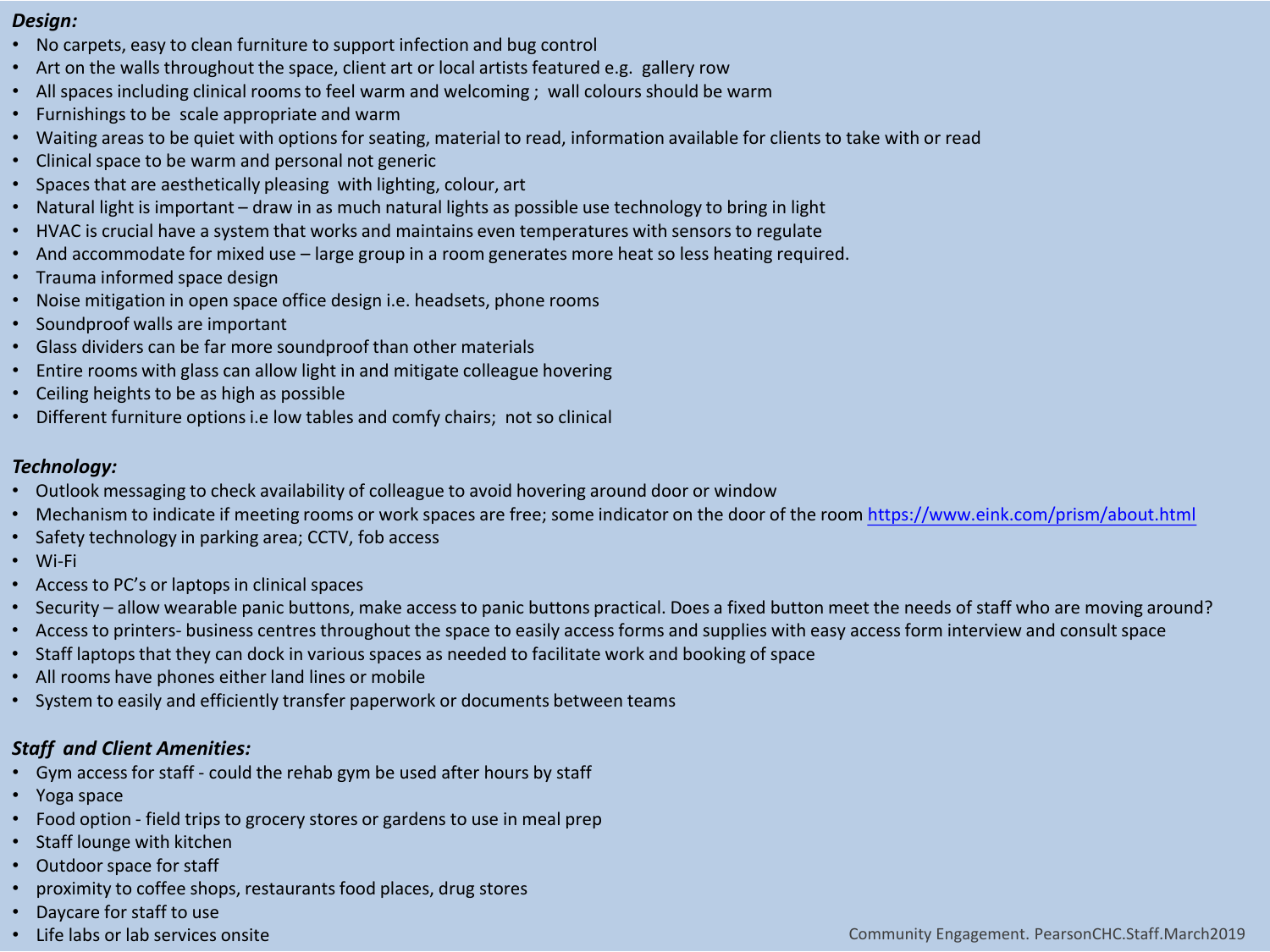# **Integration: What does it mean?**

### *Client centred:*

- Clients being able to use multiple services
- Shared patient documentation
- Consider the role of the team and is where they are physically located a factor for how they are viewed by clients? (i.e. HSCL model with location in GF Strong results in clients thinking the team is associated with GF Strong)
- For clients in the South area we will be able to expand our capacity for client care
- Connect our clients with UPCC
- Better access for vulnerable clients
- Transition supports for clients
- Navigation support to reduce barriers for clients and expand care options
- Building capacity for the client by not creating long term dependencies but seeking long term best outcome for client
- Access to services and support for clients and patients while at appointments
- Connection to primary care teams to increase primary care services for clients.
- great way for clients to experience service
- Branding the site as a one stop shop so that clients know the scope of what is available
- Clients feeling welcomed into a range of a services and programs
- Clients know that there are care options available to them
- Easier for clients to be able to access services; proximity is key to staff integration and translating that to service integration for clients
- Quick access to staff results in better client care and opportunities for clients to gain access in a timely way
- Case conferences in person that will better support clients
- Warm handovers
- Diverse client needs- MHSU as well as families consider how to appropriately and respectfully share space
- Create easy access for clients- incentivize clients to use the space and services
- Warm handovers and transitions for clients can happen when there is integrated practice

## *Culture change:*

- There will be required changes to current work model; allow appropriate time both lead time and follow up support to facilitate integration
- It will be challenging for staff to integrate as they will need to know more about a wider range of services
- If the space is too big how will there be a team based approach to support client care?
- Creating a sense and culture of community will be important
- Cohabitating is different than integration
- Cultural melding equal weight and voice for each team as they come together to meet before activation; establish regular meetings
- Create opportunities for teams to meet together before activation and after
- Social opportunities; plan activities to engage staff socially
- Leadership to model integration and collaboration
- Activation support; have someone whose role it is to bring staff together
- Integration is a process not an event; it is a culture that is developed over time